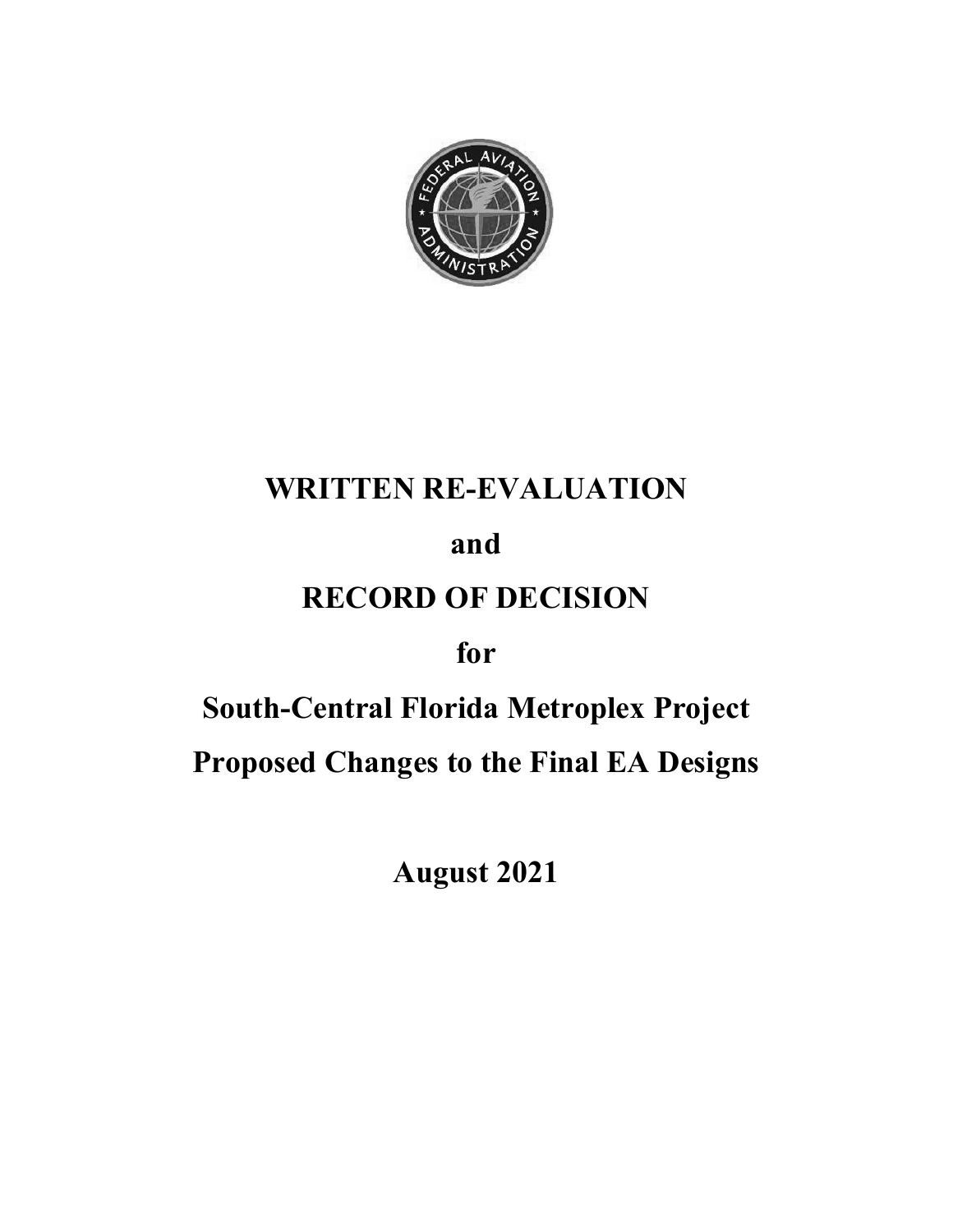#### SECTION 1 – INTRODUCTION

The Federal Aviation Administration (FAA) finalized a Finding of No Significant Impact and Record of Decision (FONSI/ROD) for the South-Central Florida Metroplex (FL Metroplex) on October 15, 2020.<sup>1</sup> This decision was made on the basis of the Final Environmental Assessment (EA) also published in October 2020. Subsequently, the FAA discovered that safety criteria and other operational considerations require minor changes to some of the designs for proposed procedures analyzed in the Final EA and approved for implementation in the FONSI/ROD. The **SECTION 1 – INTRODUCTION**<br>The Federal Aviation Administration (FAA) finalized a Finding of No Significant Impact and<br>Record of Decision (FONSI/ROD) for the South-Central Florida Metroplex (FL Metroplex) on<br>October 15, 202 **SECTION 1 – INTRODUCTION**<br>The Federal Aviation Administration (FAA) finalized a Finding of No Significant Impact and<br>Record of Decision (FONSI/ROD) for the South-Central Florida Metroplex (FL Metroplex) on<br>October 15, 202 Airport (MCO), Miami International Airport (MIA), Miami-Opa locka Executive Airport (OPF), Palm Beach International Airport (PBI), Sarasota Bradenton International Airport (SRQ), Miami Executive Airport (TMB), and Tampa International Airport (TPA) (collectively, the Design Changes). **SECTION 1 – INTRODUCTION**<br>
The Federal Aviation Administration (FAA) finalized a Finding of No Significant Impact and<br>
Record of Decision (FONSI/ROD) for the South-Central Florida Metroplex (FL Metroplex) on<br>
October 15, The recare at Avation Aamimistrational (TAA) imaines a a runding of to Sigmintation<br>Record of Decision (FONSI/ROD) for the South-Central Florida Mctroplex (FL Metroplex) on<br>October 15, 2020.<sup>1</sup> This decision was made on th r operatoria considerations require minor cannot can be converted to the exert of the mediator of the Final EA and approved for implementation in the FONSI/ROD. The grees involve procedures used for Boca Raton Airport (ECL

any of the Design Changes would result in an increase in the volume of air traffic on any of the procedures—as compared to the procedures analyzed in the Final EA—and has carefully considered whether the Final EA must be supplemented before making these changes.<sup>2</sup> The FAA's analysis and determination are documented in this Written Re-evaluation.<sup>3</sup> On the basis of this determination, the FAA has concluded that no supplement to the October 2020 Final r), rame became meanword to the MIA GLADZ single not the mindical range of chinesis, Ob, Miami Executive Airport (TMB), and Tampa International Airport (TPA) (collectively, Design Changes).<br>
Design Changes would result in

#### SECTION 2 – DESCRIPTION OF DESIGN CHANGES

- magnetic variance differences. The original SID departure procedures were built using a standard magnetic variance. This change applies the location-specific variance required for proper navigation
- traffic from MIA. The design of the procedure and airspace did not allow for suitable climb to center altitude without unreasonable coordination or vectoring. The traffic that was proposed for the GLADZ SID will be routed via MHITO and BNGOS SIDs, as currently used today Examples to the procedure and increase the mind of the Valentical matrix and and contents and changes.<sup>3</sup> The Si analysis and determination are documented in this Written Re-evaluation.<sup>3</sup> On the basis of samples and dete
- 

<sup>&</sup>lt;sup>1</sup> Public FL Metroplex documents are available at

http://www.metroplexenvironmental.com/fl\_metroplex/fl\_introduction.html<br><sup>2</sup> Under FAA Order 1050.1F, *Environmental Impacts: Policies and Procedures*, § 9-3, an EA must be supplemented only if there are "substantial changes to the proposed action that are relevant to environmental concerns" or "there are significant new circumstances or information relevant to environmental concerns and bearing on the proposed action or its impacts."

<sup>&</sup>lt;sup>3</sup> See FAA Order 1050.1F,  $\S$  9-2 (a written re-evaluation is "used to determine whether the contents of a previously prepared environmental document [i.e., a draft or final EA or EIS] remain valid or a new or supplemental environmental document is required").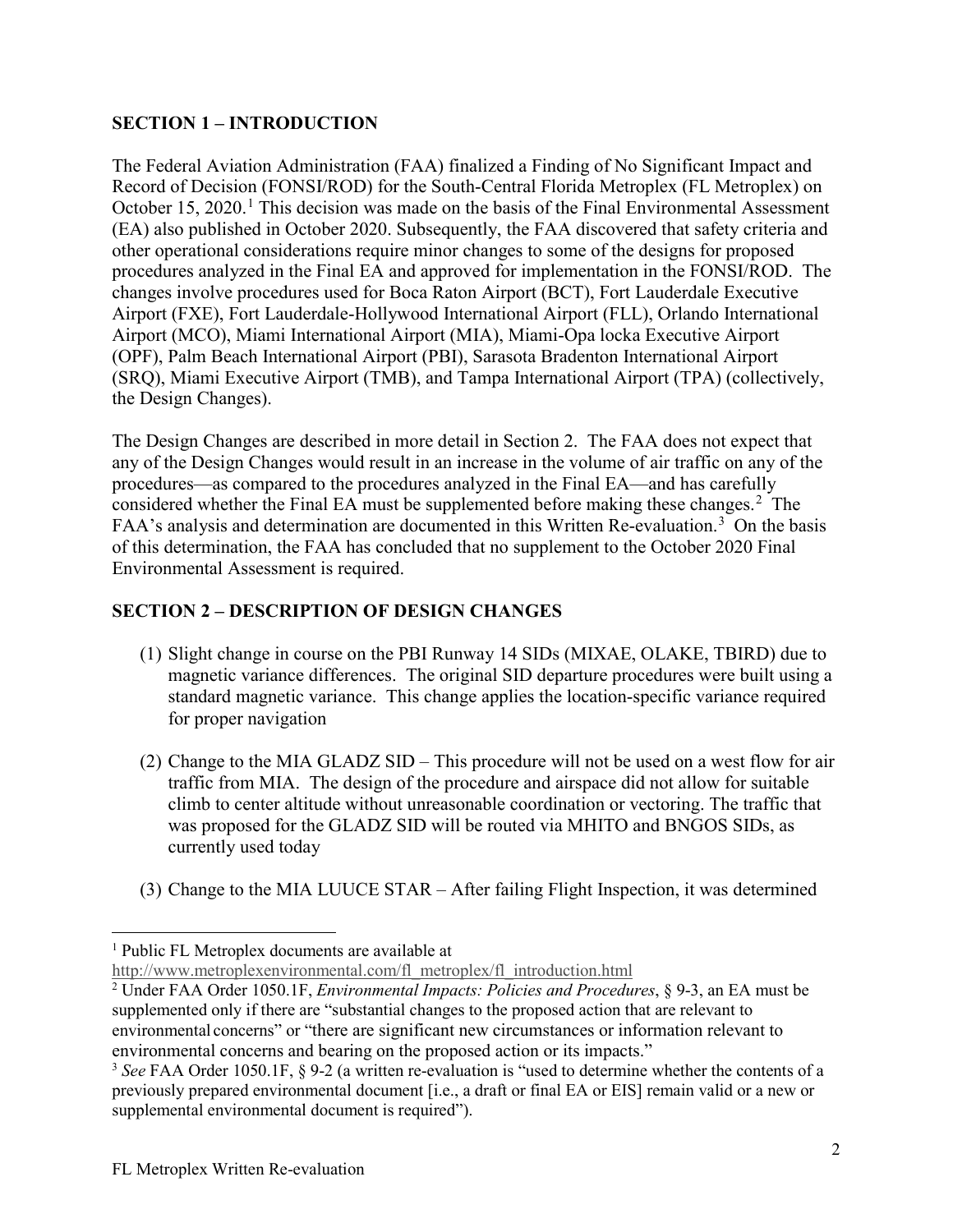the MEA did not meet ATC requirements. Therefore, the procedure will not be published. Aircraft traffic will continue to use the existing BLUFI STAR

- the MEA did not meet ATC requirements. Therefore, the procedure will not be published. Aircraft traffic will continue to use the existing BLUFI STAR (4) Change to PBI STOOP STAR –Due to the limitations of existing ground-b navigation systems, the OMN transition on the STOOP STAR will be NOTAMed – Not Available (NA), and all arrivals will utilize the MLB transition until further notice
- 

the MEA did not meet ATC requirements. Therefore, the procedure<br>published. Aircraft traffic will continue to use the existing BLUFI S<br>(4) Change to PBI STOOP STAR --Due to the limitations of existing green<br>avigation system The following changes are notational/administrative changes that have nominal to no operational impact on the underlying procedures and do not result in any change to data or analyses contained in the Final EA. These changes are being identified in this Written Re-evaluation for purposes of disclosure only. No re-evaluation or other additional environmental consideration is required. the MEA did not meet ATC requirements. Therefore, the procedure will not be published. Aircraft traffic will continue to use the existing gDUFI STAR<br>Change to PBI STOOP STAR –Due to the limitations of existing ground-based

- TPA DORMR SID Remove MCF and PIE airports after Flight Inspection
- FLL and MIA SIDs Remove Ocean Reef Club Airport (07FA) from all FLL and MIA SIDs
- 
- FLL FEALX SID MIDNT waypoint change 4000 to "At Or Above" 4000
- FLL HURCN SID Remove FL230 and add "As Assigned by Air Traffic Control"
- FLL REGAE SID, SNAPR SID Remove FL 230 and add "As Assigned by ATC"
- FLL TEEKY STAR Correction to note "SABEE Transition for TPA Area airports only"
- MCO RIDES STAR Correction to note: "BERTH Transition ATC Assign Only, AOA FL240". Correction to runway reference: "then proceed direct to SEEDO, intercept RWY 17L final approach course, conduct approach" st of disclosure only. No re-evaluation or other additional environmental consideration is<br>TPA DORMR SID – Remove MCF and PIE airports after Flight Inspection<br>FLL and MIA SIDs – Remove Cocan Reef Club Airport (07FA) from a FFL DOKNIN SID – Kenove M-F ain Pit airports and Pit and MIA SIDS<br>FEL and MIA SIDS – Remove Ocean Reef Club Airport (07FA) from all FLL and MIA<br>SIDS<br>FLL FEALX SID – Remove FL 230 and add "As Assigned by Air Traffic Control FLETALN SID – Remove FL 230 and add ^As Assigned by Air Traine Control<br>FLL FEALX SID – MIDNT waypoint change 4000 to "At Or Above" 4000<br>FLL HURCN SID – Remove FL230 and add "As Assigned by Air Traffic Control"<br>FLL REGAE SI FLL HUNCN SID – Nemove FL230 and ad<sup>a</sup> "As Assigned by Air Traffic Control"<br>FLL REGAE SID, SNAPR SID – Remove FL 230 and add "As Assigned by ATC"<br>FLL TEEKY STAR – Correction to note "SABEE Transition for TPA Area airports<br>
- MIA FROGZ STAR Correction to note: "SABEE Transition for TPA Area airports only"
- MIA GWAVA SID, KLADA SID Remove FL230 and add "As Assigned by ATC"
- only"
- PBI MLB STAR Correction to note: "Props and Turboprops only"
- only"
- BCT MYZNR SID: 8000 altitude revision added at JAVAA
- 
- FLL AARPS SID: Remove FL230 and add "As Assigned by Air Traffic Control"
- FXE GABOW SID: 4000 altitude revision added at MNUDO
- MIA BNGOS SID: Remove FL230 and add "As Assigned by Air Traffic Control" Altitude revision added 8000 and deleted FL190 at MRENO
- MIA FOLZZ SID: Remove FL230 and add "As Assigned by Air Traffic Control" Altitude revision added 5000 and deleted FL190 at MARCK
- OPF HUSIL SID: Altitude revision added 5000 at JAMEX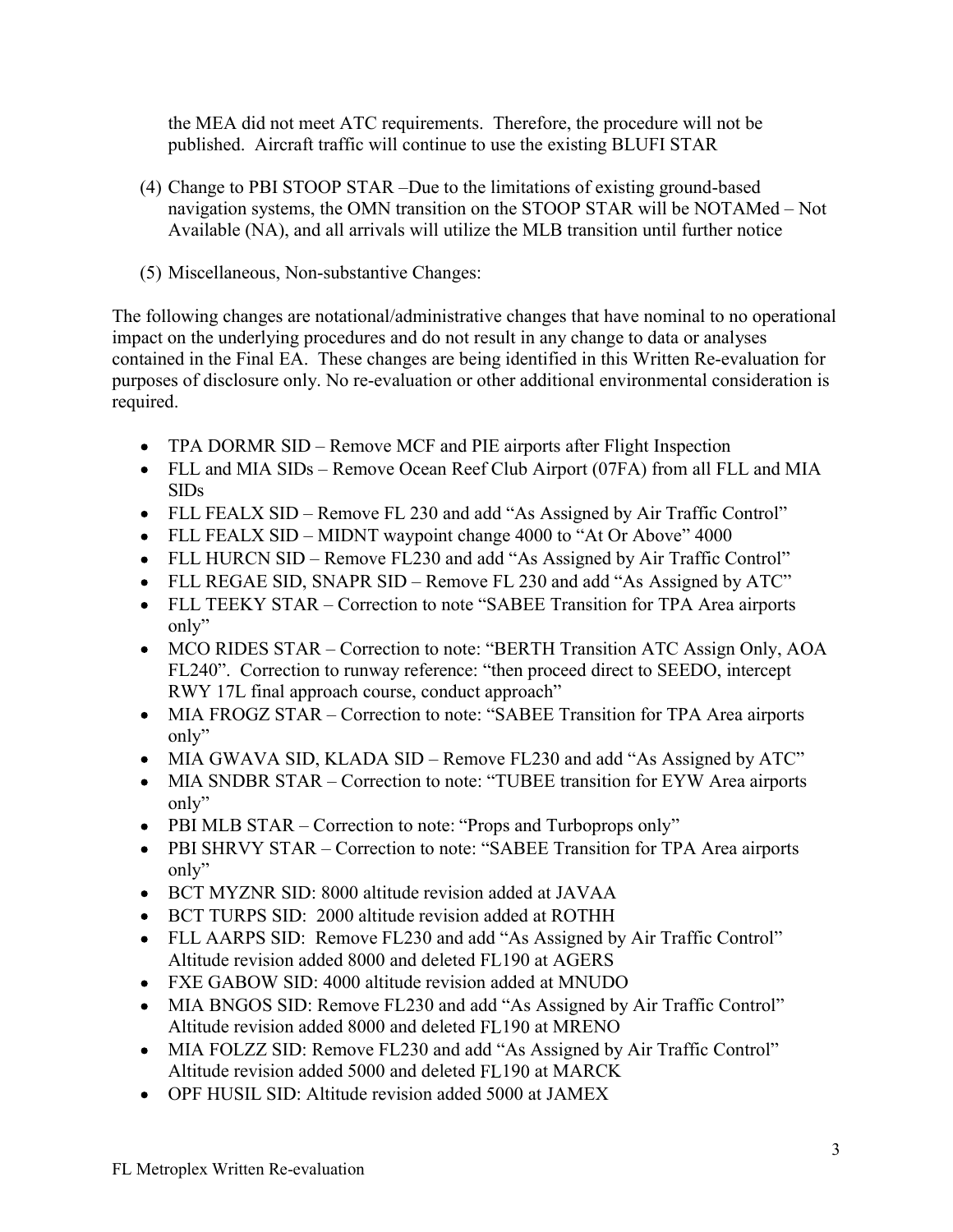- 5,000, KIDGE at 4000,WTCAP at 4000, DLMAN at 4000
- PBI CLMNT STAR: Altitude revision on AMILA at 4000, WHILE at 5000, SPNER at<br>5,000, KIDGE at 4000,WTCAP at 4000, DLMAN at 4000<br>PBI CPTAN STAR: Altitude revision on AMILA at 5000, WHILE at 5000, SPNER at<br>5000, KIDGE at 4000, • PBI CPTAN STAR: Altitude revision on AMILA at 5000, WHILE at 5000, SPNER at 5000, KIDGE at 4000,WTCAP at 4000, DLMAN at 4000
- PBI FEBAD STAR: Altitude revision on HUNIS at 5000, REMOVE RWY TRANS, ADD PBI TO COMM RT. Add note "Props and Turboprops ONLY"
- PBI SLIDZ SID: Change RWY 14 VI/CF, Change Top Altitude to12000, Altitude revision added 10000 at SLIDZ
- 11000, BOLTS at 6000
- TMB MELLZ SID: Altitude revision on DAYAK at 5000, add Top Altitude GDPW
- PBI CLMNT STAR: Altitude revision on AMILA at 4000, WHILE at 5000, SPNER at 5,000, KIDGE at 4000, WTCAP at 4000, DLMAN at 4000<br>PBI CPTAN STAR: Altitude revision on AMILA at 5000, WHILE at 5000, SPNER at<br>5000, KIDGE at 4000 PBI CLMNT STAR: Altitude revision on AMILA at 4000, WHILE at 5000, SPNER at 5,000, KIDGE at 4000, WTCAP at 4000, DLMAN at 4000<br>
PBI CPTAN STAR: Altitude revision on AMILA at 5000, WHILE at 5000, SPNER at 5000, KIDGE at 400 6000
- 
- TPA KNOST SID: Altitude revision added 6000 at WOBAD
- PBI CLMNT STAR: Altitude revision on AMILA at 4000, WHILE at 5000, SPNER at 5,000, KIDGE at 4000,WTCAP at 4000, DLMAN at 4000<br>PBI CPTAN STAR: Altitude revision on AMILA at 5000, WHILE at 5000, SPNER at<br>5000, KIDGE at 4000, • FLL BHHIA STAR – CANOA waypoint moved due to agreement between ZMA (Miami ARTCC) and Havana, Cuba
- designed location in the Final EA due to co-location issues with the fix
- PBI CLMNT STAR: Altitude revision on AMILA at 4000, WHILE at 5000, SPNER at 5,000, KIDGE at 4000, WTCAP at 4000, DLMAN at 4000<br>
FORIN STAR: Altitude revision on AMILA at 5000, WHILE at 5000, SPNER at 5000, KIDGE at 4000, W • MIA MHITO SID – Remove FL230 and add "As Assigned by Air Traffic Control," Altitude revision on WONLV at 5000, CANOA waypoint moved due to agreement between ZMA (Miami ARTCC) and Havana, Cuba
- MIA VACAY SID Remove FL230 and add "As Assigned by Air Traffic Control," Altitude revision added 12000 at FEMTO

## SECTION 3 – IMPACT ANALYSIS APPROACH

The FAA has analyzed the potential environmental effects from the Design Changes, consistent with FAA Order 1050.1F,  $\S 9-2(c)(1)$  to determine whether these minor changes to the procedures in the Final EA would be "substantial" and "relevant to environmental concerns." The FAA also considered whether the "[d]ata and analyses contained in the Final EA and FONSI ... are still substantially valid," *id.* at § 9-2(c)(2), and whether "[p]ertinent conditions and requirements of the prior approval have been, or will be, met in the current action." Id. at  $\S$  9- $2(c)(3)$ . Supplementation would only be required if these changes "paint [] a dramatically different picture of impacts compared to the description of impacts in the [Final] EA." *Id.* at  $\S$  9-<br>3. The conclusions in this Written Re-evaluation were reached by comparing the expected • FLL CUUDA STAR – SERIF waypoint moved 60 feet to the West Southwest from the designed location in the Final EA due to co-location issues with the fixed conclusion on WONLV at 5000, CANOA waypoint moved due to agreement environmental impacts of the procedures, as refined in ways described in this document, to the Final EA's Proposed Action. This Written Re-evaluation considers the same environmental impact categories analyzed in the Final EA, as follows:

- Noise and Noise Compatible Land
- Air Quality  $\bullet$
- Biological Resources Wildlife (Avian and Bat Species) subcategory only, including and Migratory Birds
- Climate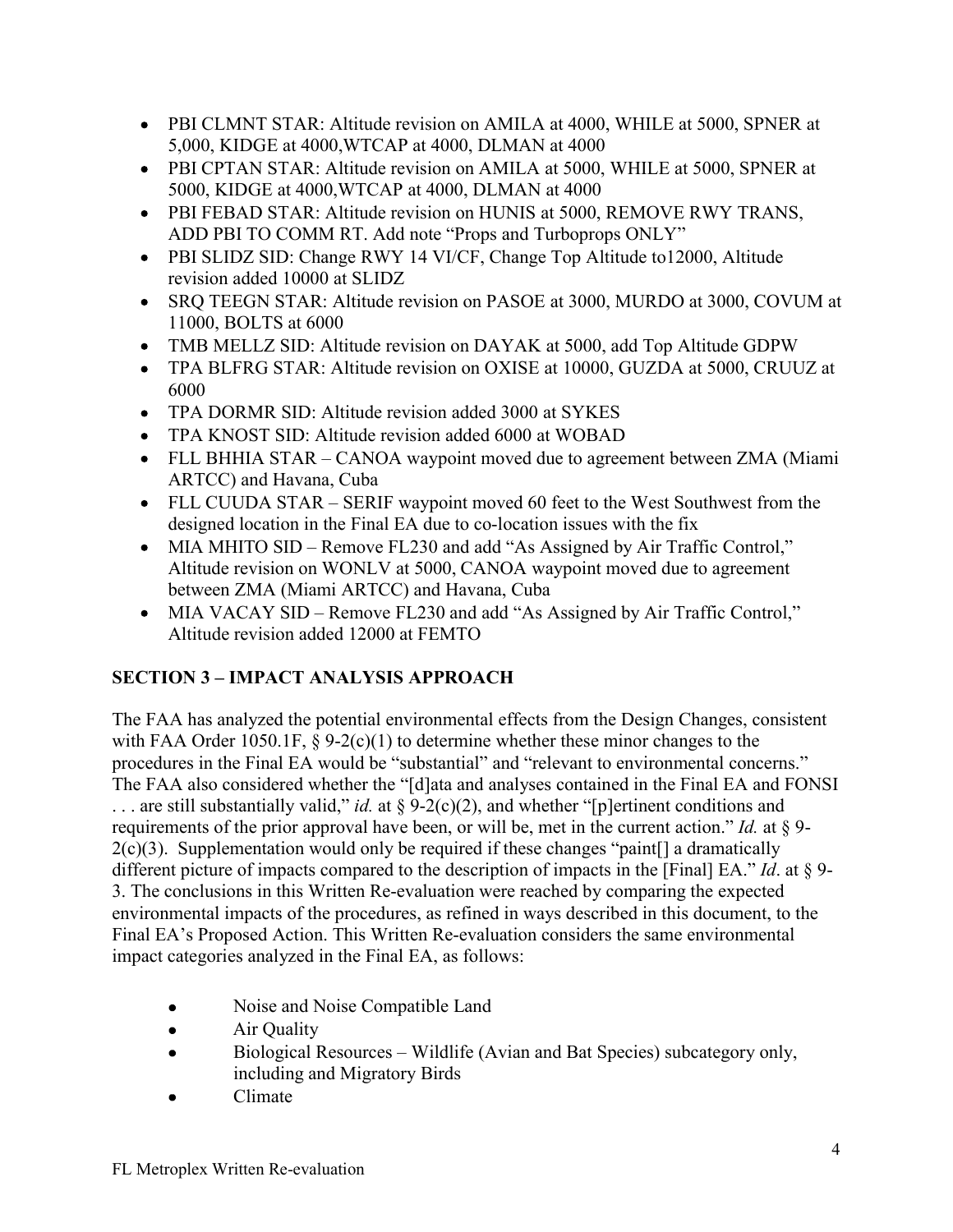- Department of Transportation Act, Section 4(f) Resources  $\bullet$
- Historic Architectural, Archeological, and Cultural Resources Historic Properties and Cultural Resources subcategories only
- Natural Resources and Energy Supply Energy Supply subcategory only (Aircraft Fuel only)
- Socioeconomic Impacts, Environmental Justice, and Children's Environmental Health and Safety Risks – Environmental Justice subcategory only
- Visual Effects Visual Resources/Visual Character subcategory only

As noted above, the Miscellaneous, Non-substantive Changes detailed in category (5) of Section 2 are identified for purposes of disclosure only. These changes do not materially alter the way the underlying procedures are operated nor do they have any effect on the environmental analysis completed in the Final EA. The changes in categories (1)-(4), however slight, are addressed in more detail below with respect to each of the environmental resource categories listed above.

## SECTION 4 – ENVIRONMENTAL IMPACTS

#### Noise & Compatible Land Use

Design Changes in category (1) were developed to better align the SID procedures with the magnetic variance course on Runway 14 at PBI. The SID procedures for Runway 14 proposed in the Final EA were designed using a standard magnetic variance. The change in course for this runway applies the location specific variance required for proper navigation of aircrafts and represents no more than a one degree shift that will have no impact on the noise analysis in the Final EA. at suscription of the Principle of the Changes in categories (1)-(4), however slight, are addressed in completed in the Final EA. The changes in categories (1)-(4), however slight, are addressed in more detail below with r

Design Changes in categories (2) and (3) will route traffic via existing procedures as currently used today. These changes will not alter the existing noise profile and do not require additional noise screening.

notice. The OMN transition will be Notam'd – Not Available (NA) due to the limitations of existing ground-based navigation systems.

The proposed changes to the Final EA designs do not have the potential for "reportable" or "significant" noise increases. The proposed procedures conform to those for which the Final EA was prepared, and no substantial changes relevant to environmental concerns will be made. The FAA concludes that the noise analysis in the Final Environmental Assessment remains valid, and the procedures meet all pertinent conditions and requirements of the prior approval. The Final EA does not require supplementation to address noise impacts.

### Air Quality

As stated above, the FAA does not expect that the Design Changes would result in an increase in air traffic flying any of the procedures, compared to the Final EA designs. As a result, the Design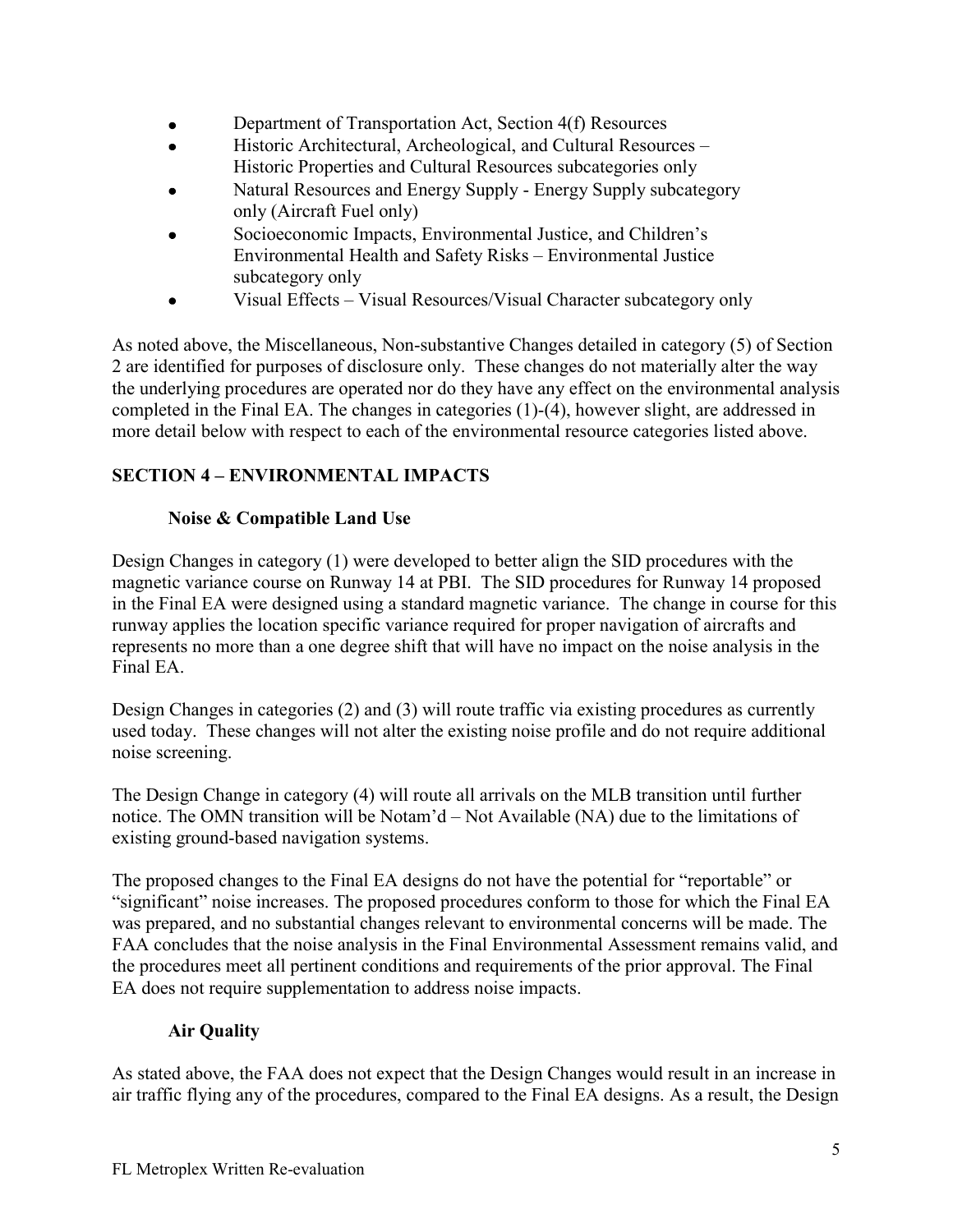Changes would not measurably alter the findings of the Final EA regarding potential air quality effects. With respect to air quality, the proposed procedures conform to those for which the Final EA was prepared, and no substantial changes relevant to environmental concerns will be made. The FAA concludes that the air quality analysis in the Final Environmental Assessment remains valid, and the procedures meet all pertinent conditions and requirements of the prior approval. The Final EA does not require supplementation to address air quality impacts.

#### Biological Resources – Wildlife (Avian and Bat Species) subcategory only, including Migratory Birds

The expected number of aircraft operations under the Design Changes would be the same as Changes would not measurably alter the findings of the Final EA regarding potential air quality<br>effects. With respect to air quality, the proposed procedures conform to those for which the Final<br>EA. Was prepared, and no s would be minor shifts to the Final EA designs, which are not expected to have any impacts on wildlife species beyond those previously analyzed. These changes occur over the ocean outside the area where impacts might be expected to species of concern discussed in the Final EA. The other proposed design changes would not change the location of aircraft and do not alter the findings in the Final EA regarding avian or bat species. With respect to biological resources, the proposed procedures conform to those for which the Final EA was prepared, and no substantial changes relevant to environmental concerns will be made. The FAA concludes that the wildlife impact analysis in the Final Environmental Assessment remains valid, and the procedures meet all pertinent conditions and requirements of the prior approval. The Final EA does not require supplementation to address impacts on biological resources.

#### Climate

The FAA does not expect that the Design Changes would result in an increase in air traffic flying any of the proposed procedures when compared to the Final EA designs. As a result, the Design Changes would not measurably alter the FAA's calculations for greenhouse gas emissions in the Final EA. With respect to climate, the proposed procedures conform to those for which the Final EA was prepared, and no substantial changes relevant to environmental concerns will be made. The FAA concludes that the air quality analysis and discussion of climate impacts in the Final Environmental Assessment remains valid, and the procedures meet all pertinent conditions and requirements of the prior approval. The Final EA does not require supplementation to address climate impacts.

#### Department of Transportation Act, Section 4(f) Resources

As with the Final EA designs, the nature of the Design Changes (flight procedures only) would not involve the physical use of Section 4(f) resources. The Design Changes do not have the potential for "reportable" or "significant" noise increases, and the FAA does not expect that the Design Changes would result in an increase in air traffic flying the procedures when compared to the Final EA designs. Therefore, the Design Changes would not result in constructive use of Section 4(f) resources. With respect to Section 4(f) properties, the proposed procedures conform to those for which the Final EA was prepared, and no substantial changes relevant to environmental concerns will be made. The FAA concludes that the Section 4(f) analysis in the Final Environmental Assessment remains valid, and the procedures meet all pertinent conditions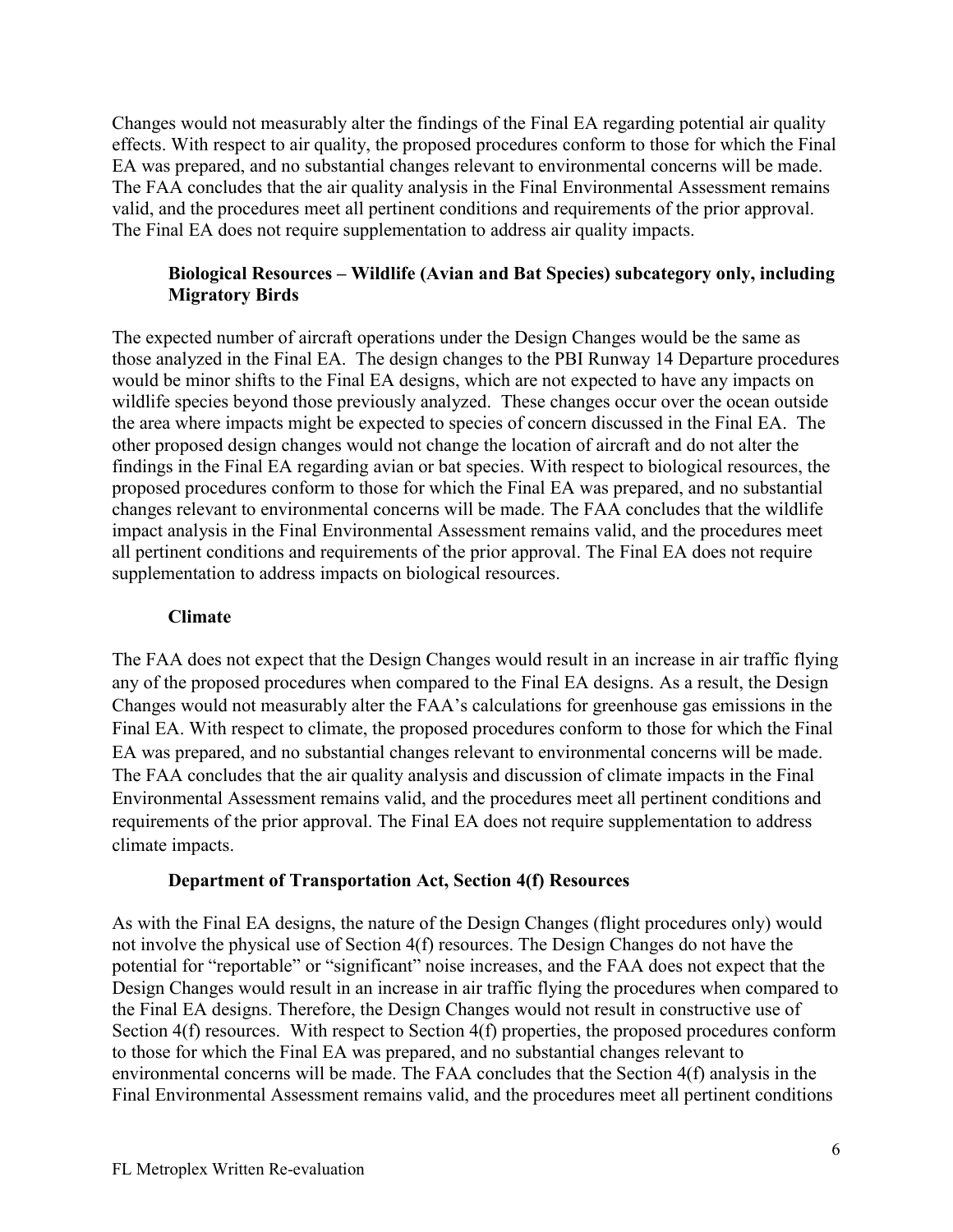and requirements of the prior approval. The Final EA does not require supplementation to address impacts on Section 4(f) resources.

#### Historic Architectural, Archeological, and Cultural Resources – Historic Properties and Cultural Resources subcategories only

The Design Changes would not introduce any new visual, atmospheric, or audible elements. The changes to the Final EA designs do not have the potential for "reportable" or "significant" noise increases. The FAA does not expect that the Design Changes would result in an increase in air traffic flying the procedures when compared to the Final EA designs. Therefore, the Design Changes would not change the Area of Potential Effects described in the Final EA, and the FAA's finding of "no adverse effect" on historic properties under Section 106 of the National Historic Preservation Act (NHPA) remains valid. With respect to historic properties, the proposed procedures conform to those for which the Final EA was prepared, and no substantial changes relevant to environmental concerns will be made. The FAA concludes that the analysis of historic properties and cultural resources in the Final Environmental Assessment remains valid, and the procedures meet all pertinent conditions and requirements of the prior approval. The Final EA does not require supplementation to address impacts on historic properties or cultural resources.

#### Natural Resources and Energy Supply - Energy Supply subcategory only (aircraft fuel only)

The FAA does not expect an increase in air traffic flying the changed procedures as a result of the Design Changes. Therefore, the Design Changes would not measurably alter the amount of fuel burned when compared to the Final EA designs. With respect to energy supply, the proposed procedures conform to those for which the Final EA was prepared, and no substantial changes relevant to environmental concerns will be made. The FAA concludes that the natural resources and energy supply analysis in the Final Environmental Assessment remains valid, and the procedures meet all pertinent conditions and requirements of the prior approval. The Final EA does not require supplementation to address impacts on energy supply.

#### Environmental Justice

The proposed changes to the Final EA designs do not have the potential for "reportable" or "significant" noise increases, and the FAA does not expect that the Design Changes would result in any increase in air traffic flying the procedures when compared to the Final EA designs. Furthermore, the three proposed design changes discussed in Section 2 are not over inhabited areas and will therefore not have a disproportionate impact on communities where environmental justice is a concern. The Design Changes would not have the potential to lead to a disproportionately high and adverse impact to an environmental justice population as described in the Final EA. The Final EA does not require supplementation to address environmental justice impacts.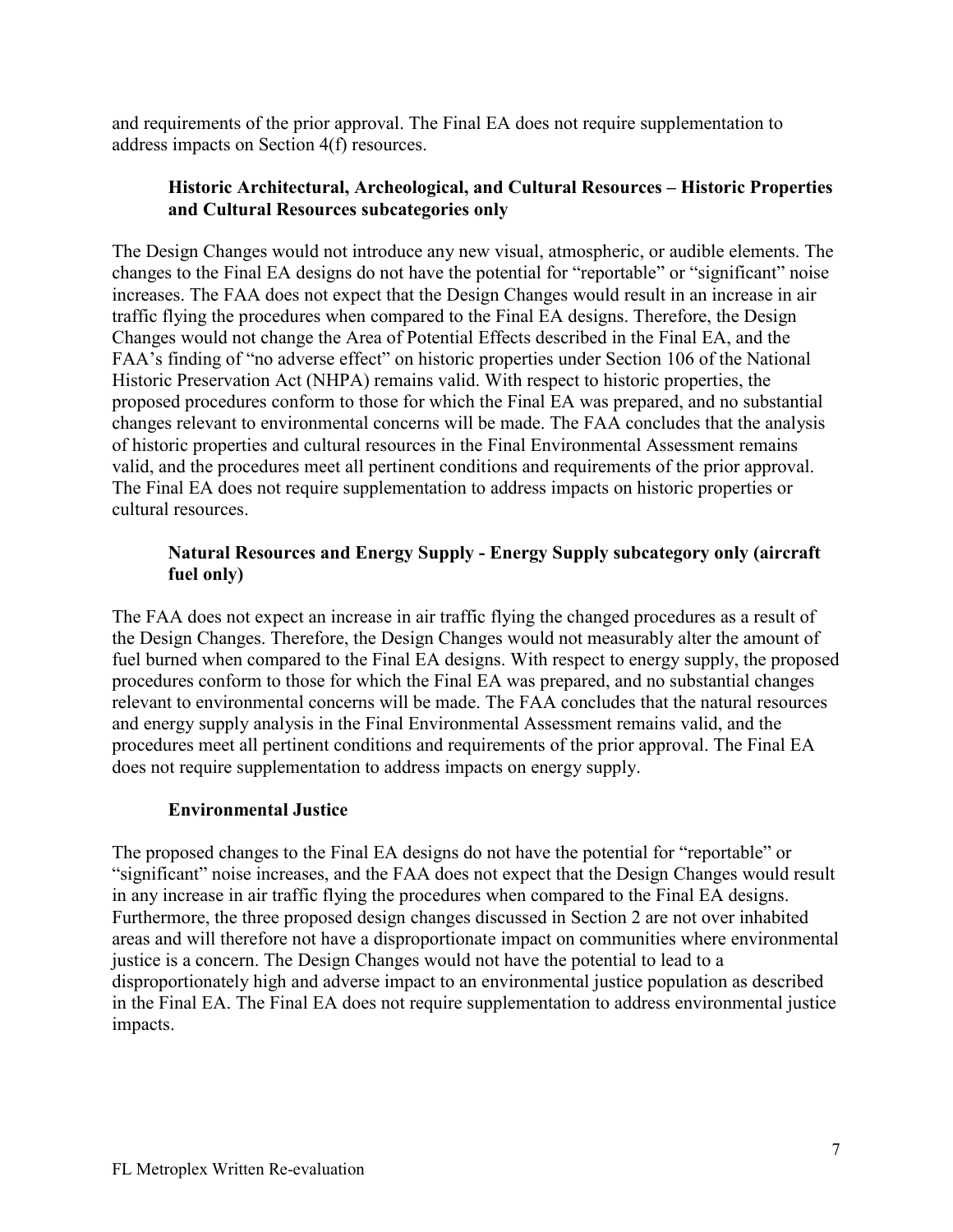#### Visual Effects (Visual Resources / Visual Character subcategory only)

The Design Changes would not result in visual impacts beyond those previously disclosed in the Final EA. As with the Final EA designs, implementation of the Design Changes would not be expected to have significant visual impacts. There would be no increase in the number of aircraft operations at the study airports when compared with the Final EA Proposed Action. The changes in aircraft traffic patterns under the Design Changes would not affect the nature of the visual character of the area, contrast with the visual resources and/or visual character of the area, or block or obstruct the views of visual resources. The Final EA does not require supplementation to address impacts on visual resources/visual character.

#### Cumulative Effects

Research conducted for the Final EA did not reveal any present or reasonably foreseeable actions with the potential for direct or indirect effects on aircraft flight patterns within the General Study Area. Therefore, as was the case with the Final EA designs, no cumulative impacts would be expected for the Design Changes when compared to the Final EA's Proposed Action

#### SECTION 5 – FINDINGS

Based on the analysis described in this Written Re-evaluation/ROD: (1) The Design Changes conform to plans or projects for which the EA and FONSI were issued and are not a substantial change in the FAA's proposed action, as analyzed in the Final EA and approved in the FONSI/ROD, that are relevant to environmental concerns; (2) the data and analyses contained in the Final EA and FONSI/ROD are still substantially valid and there are no significant new circumstances or information relevant to environmental concerns and bearing on the Design Find the their stoward of the Final EA did resume the state of the method of the Dietarchange of the Final EA didensi impacts on transfer the views of visual resources/visual character.<br> **Cumulative Effects**<br> **Research con** been, or will be, met in the current action. Therefore, in accordance 40 CFR § 1502.9 and FAA Order 1050.1F, paragraphs 9-2.c and 9-3, a new or supplemental EA is not required.

#### SECTION 6 – DECISION AND ORDER

I have carefully and thoroughly considered the information contained in the Final EA, the FONSI/ROD, and this Written Re-evaluation/ROD. Based on that information, I have decided not to prepare a supplement to the Final EA for the Design Changes. I find that the Design Changes are consistent with existing National environmental policies and objectives as set forth in Section 101(a) of National Environmental Policy Act. Accordingly, pursuant to the authority delegated to me by the Administrator of the FAA, I approve the Design Changes and direct that actions be taken that will enable their implementation.